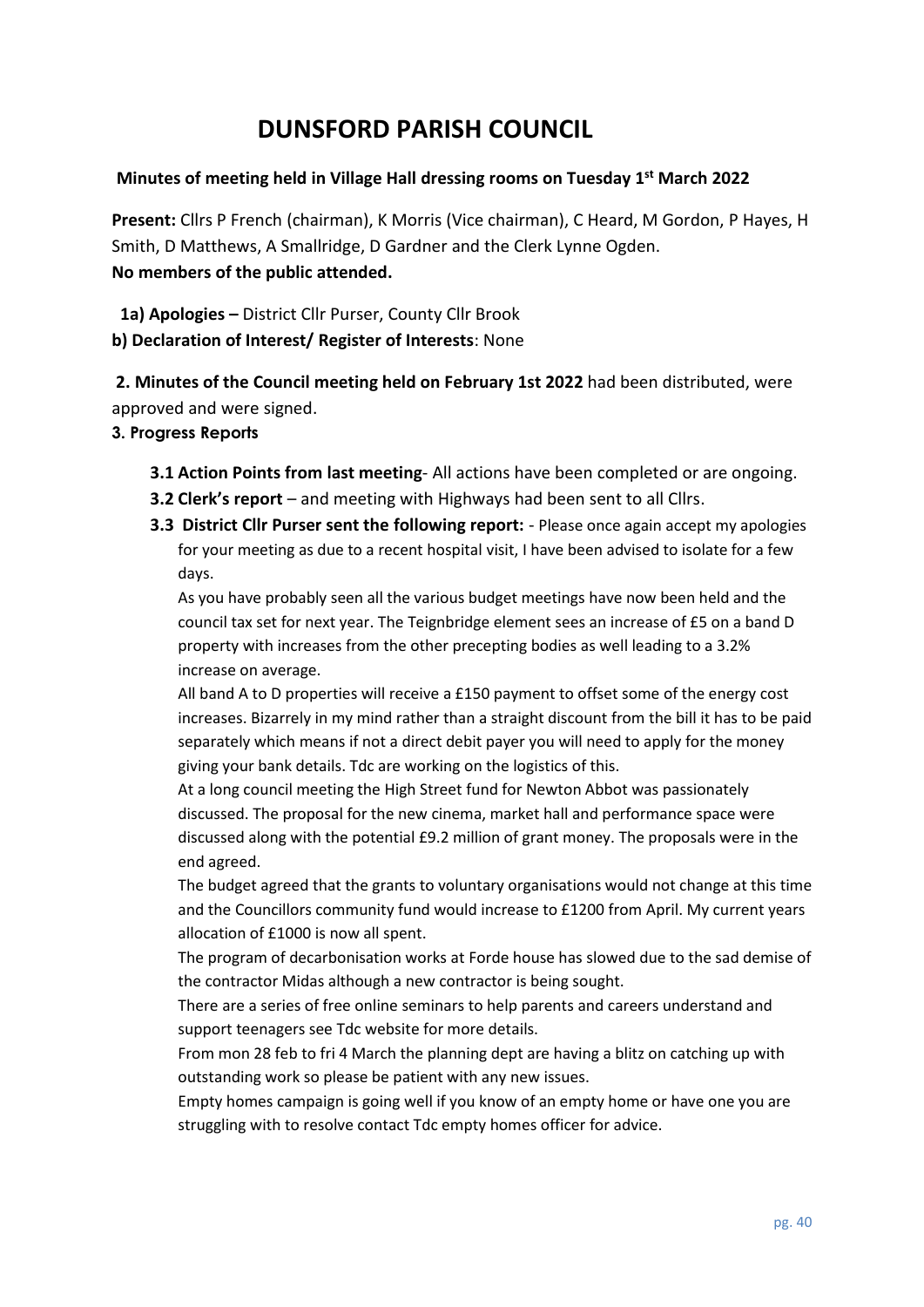- **3.4 Housing & Infrastructure steering Group Nothing to report except that the next** meeting is in a couple of weeks' time. **Action Cllr French/Clerk**
- **3.5 Emergency Planning Steering Group –**Cllr Heard reported that a meeting had taken place. The group members have suggested that they be known as the Dunsford Emergency Response Team (DERT) and asked the Council to approve this. Cllr heard stated that they were very much at the start of the journey and each member had been given areas to research and report back on at the next meeting. It was also noted that the public phone box was very useful during Storm Eunice when the mobile signal went down as not all households have landlines now. Cllr French stated that TDC had contacted him to check up on the contact details for sandbags. He confirmed they were still correct. A query was raised about what happens to the sandbags when they were no longer usable. The Clerk will contact TDC to raise this question. It was also stated that it might be useful to have a network system so that Councils can liaise and help each other out, if necessary.

#### **Action Cllrs Heard/Gordon/Matthews/Clerk**

- **3.6 The Dunsford Climate Initiative** (previously known as the Climate Emergency Steering Group) – Nothing to report except that a meeting will be taking place in the near future. **Cllrs French/Gordon and Alison Arnold**
- **3.7 Reports from other meetings attended by Cllrs** –

**1**. Cllrs French and Gordon attended a meeting with the resident who sent a letter of complaint to the Council. Cllr French updated the Council and said that the complainant had been given all the relevant information to follow up the situation, if he so wished.

**2**. Cllr French had attended the Dartmoor National Park Forum about the future management of National Parks and areas of Outstanding Beauty. It was suggested that they should all be run centrally but DNPA does not agree. This is because Dartmoor, unlike other parks, consists of many landowners who all have individual rights.

#### **4.Correspondence: - List of correspondence received by email listed overleaf.**

## **5. Finance 5.1.C/A £7559.35 as at 08/02/2022 BBI/A £1825.60 as at 09/02/2022 The Council resolved to pay the following invoices: -**

**5.2.** Clerk's Salary – 4 weeks x 10 hours a week - Gross pay £460 Net pay to Clerk £368 + expenses of £29.49 Total to Clerk **- £397.49 chq 1430 5.3.** Elliott Fairs – Lengthsman duties (January) - **£125 chq 1431 5.4.** Parish Online subscription **- £81 chq 1432 5.5** DALC – Cllr training **- £18 chq 1434 (cheque 1433 spoiled/not used) 5.6 The Council approved Mrs Penny Clapham as the internal Auditor for 2021 - 2022**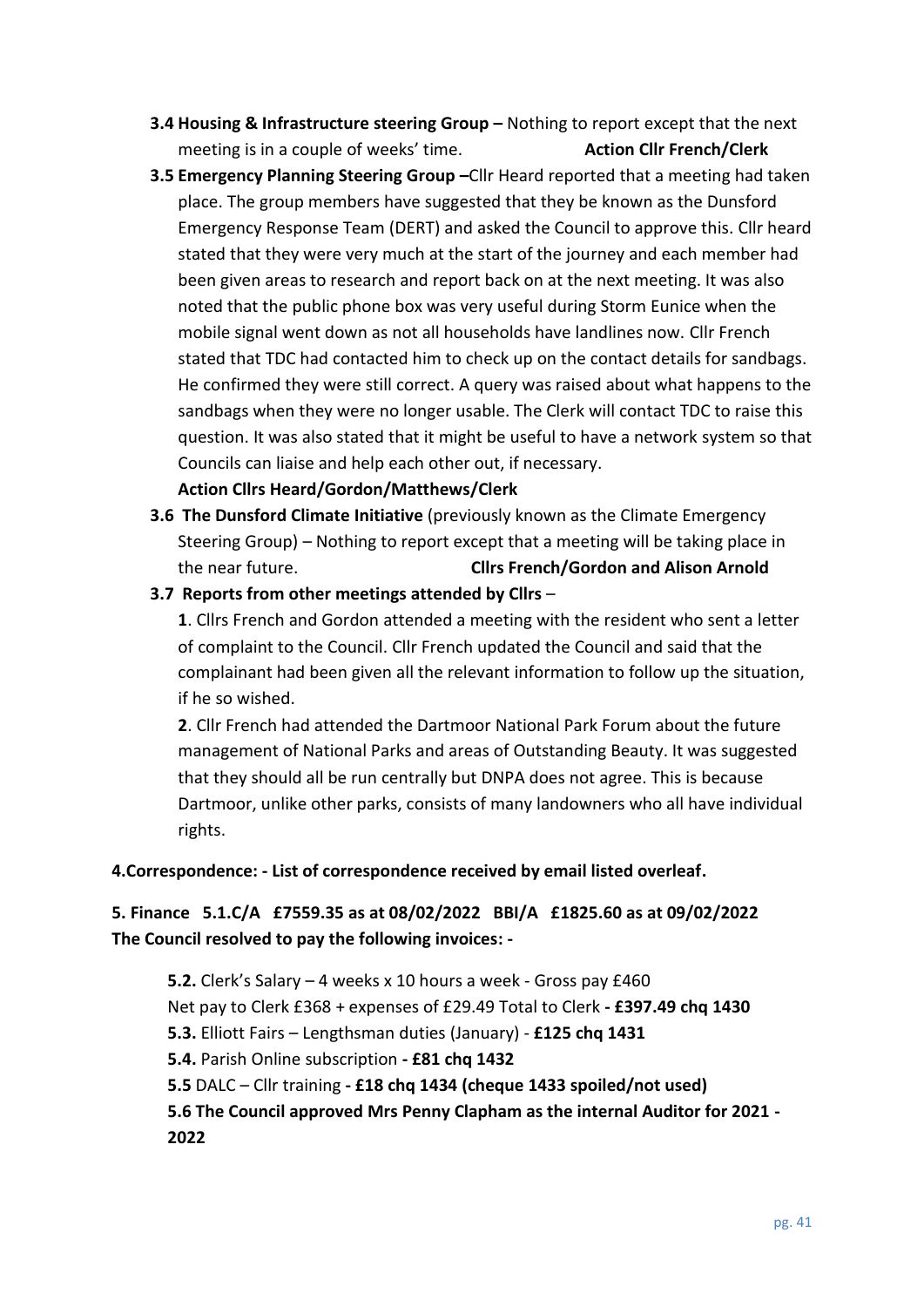**6.Village Green Report** –Cllr Matthews reported that the Village Green was in order but that the bins had been blown around in the storm so it would be good to get a shelter asap. Cllr Morris will address this as soon as the weather allows. **Action /Cllrs Matthews/Morris**

#### **7. Planning: -**

**Applications 7.1 – Teignbridge 22/00103 – Field to North of Reedy Hill** – Agricultural shed, associated access track and hardstanding and creation of devon hedgebank **7.2 Decisions – DNPA – 0628/21 – Roundhill Farm –** Erection of agricultural barn – General Permitted Development Approved. **7.3 Teignbridge 21/02844/NPA** – Ford Cottage – Change of use of agricultural building to a dwelling -Grant of request for Prior Approval

**8. Platinum Jubilee Celebrations (June 2nd – 5th 2022) –**Cllr Morris reported that there had been a meeting of 5 people and a programme for all four days had been discussed. Thursday and Friday  $2^{nd}/3^{rd}$  June – there will be an exhibition of photos and memorabilia of the Queen's reign. On the Friday evening, the Church will have a service followed by cheese and wine. Saturday  $4<sup>th</sup>$  June – there will be a BBQ and dance in the Village Hall in the evening. Sunday  $5<sup>th</sup>$  – There will be a street party from 3pm. Arrangements had begun to seek permission for a road closure to allow this to happen. A member of the Council will need to do some training to facilitate this. Cllr Morris volunteered and it was agreed that this should be linked in with the Snow Warden role training. There was a discussion on whether the Council would support the funding for a band on the Sunday. Cllr Matthews proposed that they should up to a limit of £500. Cllr Heard seconded this. Vote: Unanimous. **Cllr Morris/Clerk/ Cllr Heard**

**9. Policy Review-** The Council discussed and agreed the wording for sections 1 – 3 which the Clerk had sent to all Cllrs previously. Another section will be prepared by the Clerk, sent to all Cllrs and will be addressed at the next meeting. **Action Clerk** and Muslem Clerk

**10. Lengthsman –** The Clerk continues to send the Lengthsman's and monthly Highways reports to everyone concerned. This is helping in the planning of the Lengthsman's tasks each month. A report needs to be sent to Highways by March 22<sup>nd</sup> to show how the grant money has been spent. The Clerk will do this. It was also noted that a contract for the Lengthsman needs to be produced. The Clerk will liaise with Cllrs Matthews, Smallridge and Gardner to produce this. The Council agreed that they would like to continue having a lengthsman and that the Clerk should apply for the grant again for the next tax year. **Action Clerk**

**11. Annual Parish Meeting –** The Clerk reported that she had only had positive replies from three representatives. The Council discussed the practicality of hosting a meeting this year and decided to cancel again until next year when, hopefully, it will be more appropriate. The Platinum Jubilee will provide an opportunity for the Community to get together this year. The Clerk will inform those concerned. Action Clerk and the Clerk of the Clerk and the Clerk and the Clerk and the Clerk